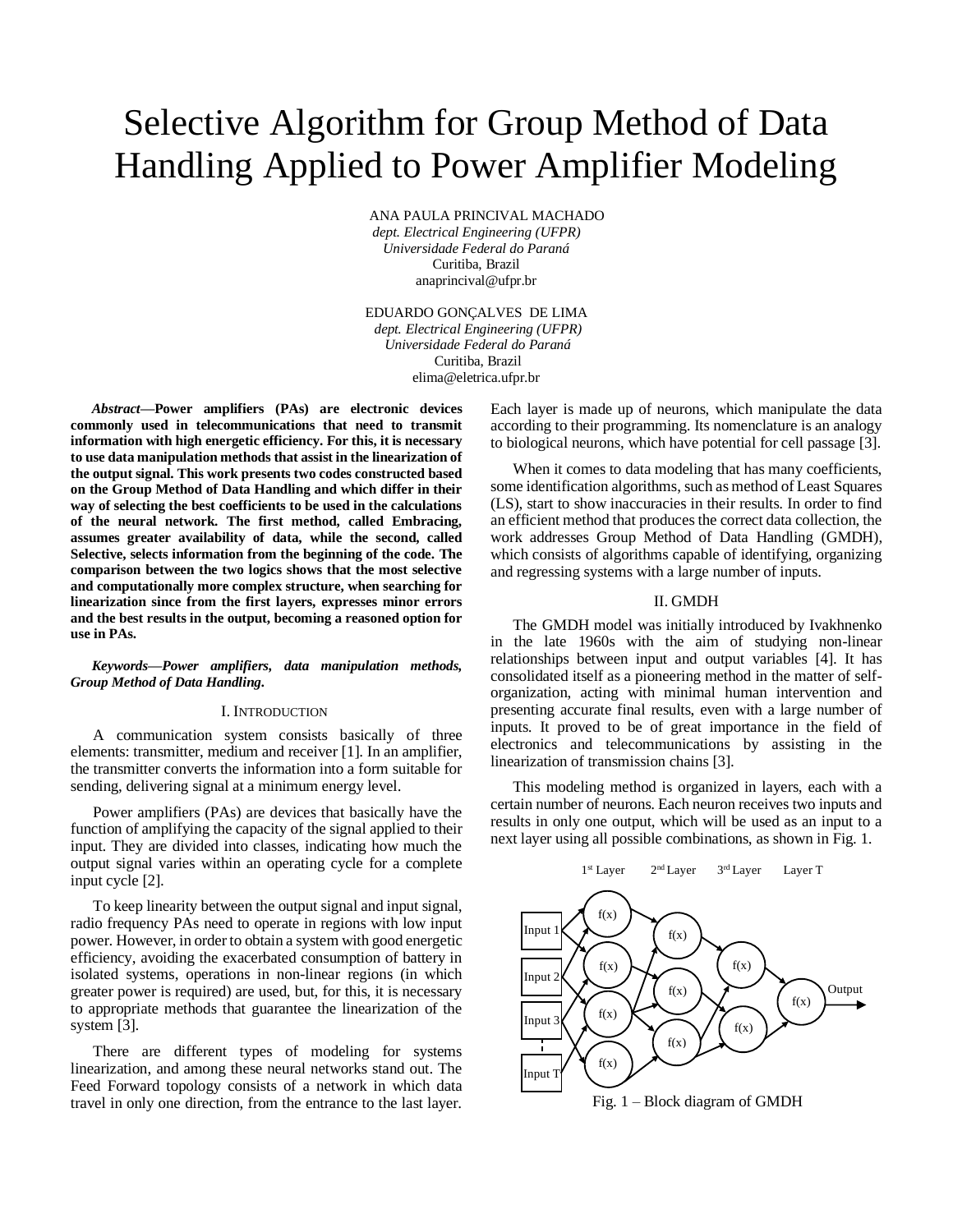The number of neurons in each layer is directly defined by the number of real inputs, which, starting from the second layer, is made up of the real outputs of the previous neurons [4]. Each of these neurons has the activation function explained by

$$
f(x) = m + nx_i + ox_j + px_ix_j + qx_i^2 + rx_j^2,
$$
 (1)

where the index *i* subscribed refers to the first input of the neuron, and the index *j* refers to the second input. The coefficients *m*, *n*, *o*, *p*, *q* and *r* are adjustable and particular to each neuron, directly influencing the output of each neuron and, therefore, in the calculation of the next layer.

The main points of the method are to draw the topology of the network: number of inputs, number of layers and the best neurons of each one, also analyzing the most advantageous combinations for the accuracy of the final result. The identification and manipulation of the adjustable coefficients of each activation function are also essential for the greater mastery of modeling with GMDH.

## III. GMDH MODEL ADAPTED FOR BEHAVIORAL MODELING OF PAS

When using the GMDH model for the behavioral modeling of PAs it is necessary to adapt the activation function contained in each neuron, since the involved signals are of complex values (real and imaginary parts representing the envelope signal), used for greater accuracy in modeling and reduced complexity, especially when used in telecommunications [3].

For the neuron to process inputs from the complex domain, its activation function must be complex, respecting the condition of being contained in a limited and complex domain [5]. The activation function previously presented is modified to

$$
f(x) = mx_i + nx_j + \alpha x_i |x_i| + px_j |x_j| + qx_i |x_j| + rx_j |x_i|,
$$
 (2)

where  $m$ ,  $n$ ,  $o$ ,  $p$ ,  $q$  and  $r$  are adjustable coefficients,  $i$  and  $j$ remain references to the positions of the inputs, this time complex. From the third term onwards, the complex value module is represented by  $|x|$ , being one of the factors in the multiplication of variables.

When GMDH is used for PA modeling there is only one output at the end of the neural network, which depends on the input applied in the current and past moments. The amount of past instants used is directly influenced by the initial number of inputs  $(E)$ , ranging from 0 to  $(E-1)$ .

In order to always obtain one output, the last layer of the network must converge to just one neuron. In the present work, three layers are used, chosen for simplicity of presentation and clarity of behavior, but the model can be adapted for a much higher number of layers.

The number of neurons in the first layer depends directly on the initial entry of inputs, given by  $Cr_1 = a!/[b!(a-b)!]$ , where *Cr*<sup>1</sup> is the resulting number of neurons, *a* is the total number of inputs to be applied and *b* the number of inputs for each neuron (commonly 2, according to the basic model of Ivakhnenko). As each neuron results in only one output, these become the inputs for the second layer. So, for the second layer the amount of neurons is  $Cr_2 = Cr_1!/[b!(Cr_1-b)!]$ , and for the third layer is  $Cr_3$  $= Cr_2!/[b!(Cr_2 - b)!]$ , following the logic of using the outputs of layer 2 as inputs for layer 3. This mathematical rule follows for the rest of the neural network.

It is important to realize that for layer 1 there are two possible scenarios. The first, exemplified in Fig. 2, admits that only three neurons are used in calculating the network, since one is repeated in the direction to the second layer. The Fig. 3 shows the second scenario, which admits the use of four different neurons. Therefore, the code works with these two propositions, analyzing the order and combination of all possibilities by repeating the use of one neuron, and then analyzes the order and combination admitting the use of all four neurons. After all the comparisons made respecting this criterion, the smallest error is obtained with the identification of the best neurons used in calculation.

The modeling consists of choosing the best neurons to be kept in each layer: which is the only neuron to be kept in third layer, which two neurons to be used in the second layer and which is the most strategic selection in the first layer.



Fig. 2 – First scenario using three neurons in first layer



Fig. 3 – Second scenario using four neurons in first layer

# IV. DESIGN OF THE BEHAVIORAL MODEL OF PA BASED ON THE GMDH

The GMDH model is considered non-linear in its parameters, since its adjustable coefficients are multiplied by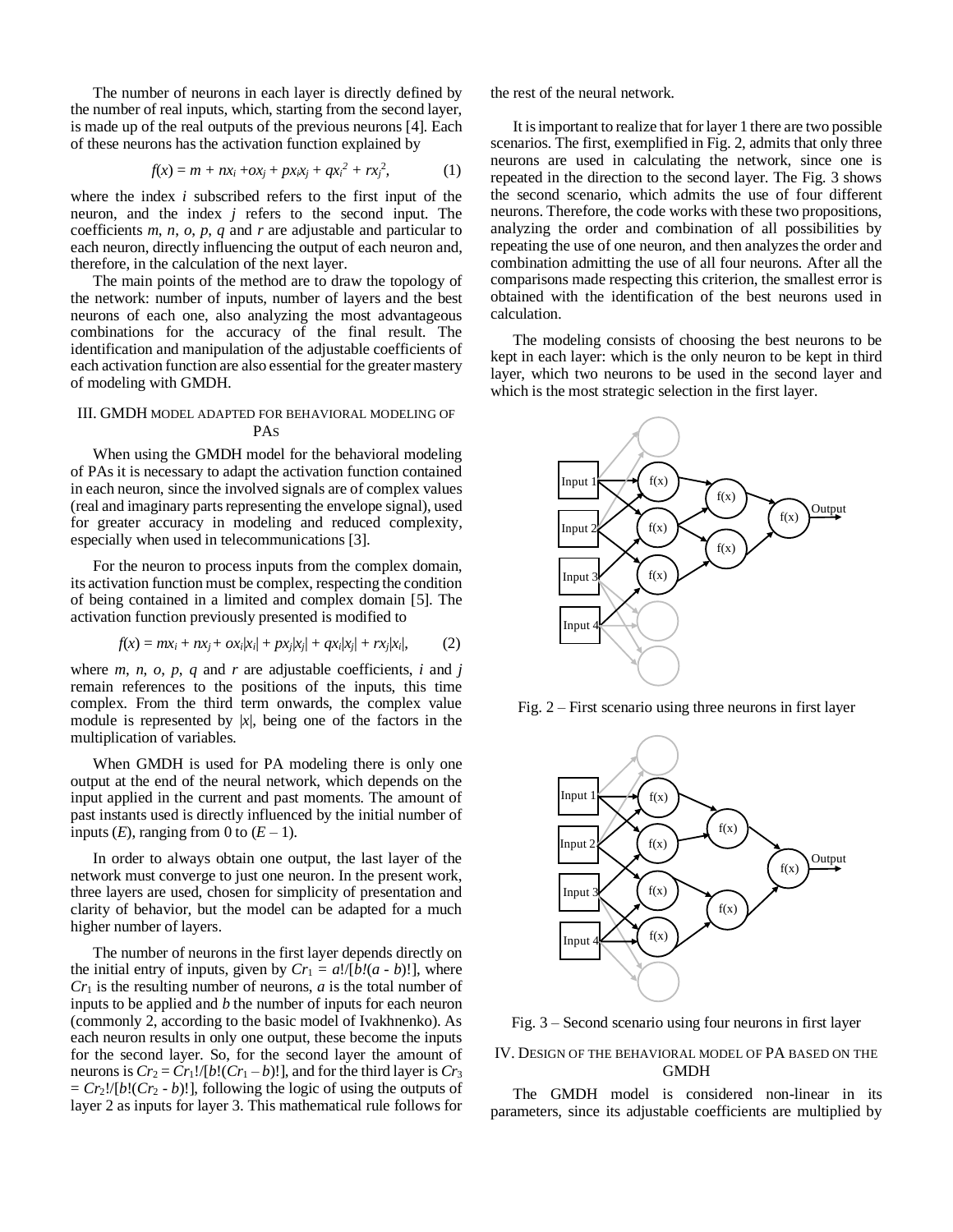one another, reaching powers greater than 1. However, a linear in its parameter model can be obtained if the coefficients of each layer are calculated independently. The work consists of obtaining the coefficients of the first layer and, from these, extracting the coefficients of the second layer and, finally, calculating the coefficients of the last layer, analyzing each result in isolation to estimate the next outputs.

The coefficients of each layer are extracted using LS, a method used for linear regression that consists of minimizing the sum of squares of errors [6]. To define the most strategic neurons (those with the best coefficients), all possible combinations in the neural network are tested. At the end of each layer, the Normalized Mean Square Error (NMSE) is calculated, used to access the accuracy of the results, defined by

$$
NMSE = 10\log \frac{\sum_{n=1}^{N} |e(n)|^2}{\sum_{n=1}^{N} |yref(n)|^2},
$$
\n(3)

where *N* is the total number of samples and *n* is the referenced instant. The term  $e(n)$  represents the difference between the desired output (indicated by *yref*(*n*)) and the estimated output. The best selection of the neural network is the one with the lowest NMSE, in all the methods presented here.

The project works with two modeling methods that use Mean Square Error (MSE) on each layer for the extraction of the coefficients, differing in the scope of the selection of neurons.

The first method, here called Embracing, assumes the availability of all neurons in the first layer, with only one extraction of coefficients at that time. In the same way, it is admitted that all neurons of the second layer are used, and this way the coefficients are also extracted by only a calculation of MSE. As for the third layer, it is assumed that there is only one neuron, and the calculation of the MSE is performed according to the number of possibilities of combinations, given by the same value of  $Cr_2$ , that is the number of neurons in the second layer. This happens because two inputs are strictly required in the single neuron of the last layer, so all combinations of 2 to 2 of the available neurons in the second layer are tested, directed to each routine by code construction modeling.

The second method, called Selective, begins to select neurons from the beginning of the code. It is assumed that in the first layer only the neurons that will actually be used for the second layer are present, which may be in the amount of 3 or 4. When it is admitted that there is a neuron repetition, totaling 3 neurons in the first layer, there are tested  $n_3$  possibilities, where *n*<sup>3</sup> is given by triple the number of combinations from 3 to 3 of the total neurons of the first layer, *Cr*1. In this calculation, the number of neurons in the first layer is chosen as the domain of the combinations because it is the one that will leave the other selections for the rest of the neural network; the set of 3 to 3 is selected by the direct number of neurons to be used – in this case, one is repeated; and the final multiplication by 3 is performed in order to analyze all possible positions assumed by each neuron, as shown in Fig. 4. When four different neurons are used, the number of tested possibilities is *n*4, where *n*<sup>4</sup> is given by triple the number of combinations from 4 to 4 of the  $Cr<sub>1</sub>$  value, a

calculation whose variables are justified in the same way as for when there is repetition, as shown in Fig. 5. Therefore, the total number of extractions is  $n_{total}$ , the result of the sum of possibilities  $n_3$  and  $n_4$ .

Still on the Selective method, the second layer has only two fixed neurons, each receiving two inputs and resulting in only one output. Then, the coefficients are obtained from each neuron only once, totaling two extractions. Finally, in the third layer there is only one neuron, which receives two inputs and results in an output, with only an extraction of coefficients, which are the most significant of the neural network.



Fig. 4 – Selective method with neuron repetition



Fig. 5 – Selective method without neuron repetition

## V. SIMULATION RESULTS

At this point, the Embracing and Selective methods described in Section IV will be compared.

The number of inputs for the neural network varied from 3 to 6, and Table 1 shows the extraction and validation NMSE side by side within each method.

| .<br>Companison between methods |                     |                     |                     |                     |
|---------------------------------|---------------------|---------------------|---------------------|---------------------|
|                                 | <b>EMBRACING</b>    |                     | <b>SELECTIVE</b>    |                     |
| <b>Inputs</b>                   | <b>NMSE</b><br>Ext. | <b>NMSE</b><br>Val. | <b>NMSE</b><br>Ext. | <b>NMSE</b><br>Val. |
| 3                               | $-31.37$            | $-31.27$            | $-31.37$            | $-31.27$            |
| 4                               | $-31.08$            | $-31.68$            | $-34.89$            | $-35.39$            |
| 5                               | $-30.55$            | $-30.84$            | $-36.12$            | $-36.66$            |

Table I – Comparison between methods

The proximity between the results of extraction and

**6** -27.66 -27.74 -36.53 -37.17